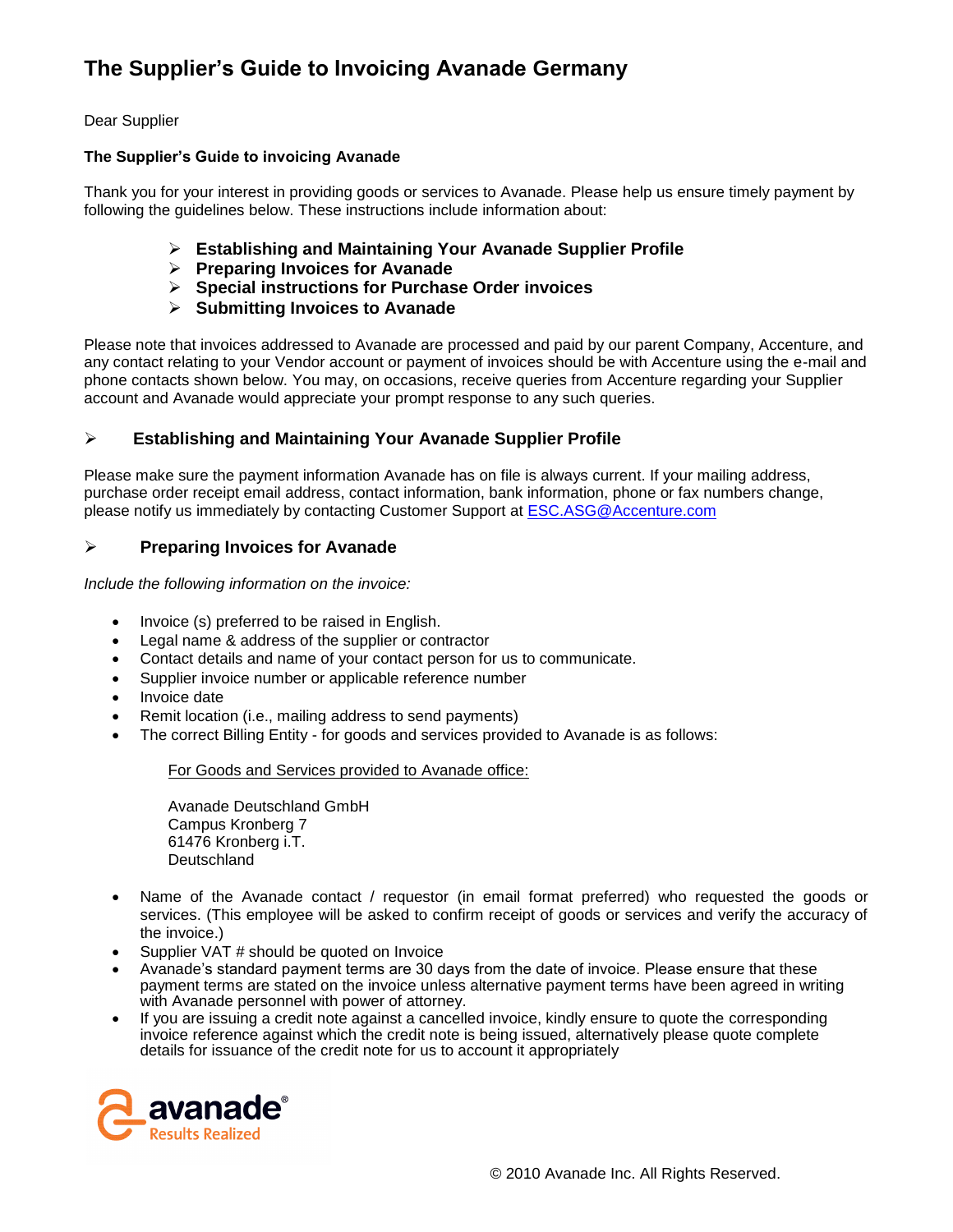- Itemized description of the goods or services that were received or rendered (In English)
- Taxes (wherever applicable)
- Total Amount due

# **Special instructions for Purchase Order invoices**

Avanade's official Purchase Orders will either be sent via fax or via email notifications from Avanade's procurement tool, Ariba Buyer, bearing the sender's address: [eprocurement.mail@acccenture.com.](mailto:eprocurement.mail@acccenture.com) Please ensure you are able to receive emails from this address accordingly.

## **Other special instructions**

- If you are providing goods and services to Avanade under more than one Purchase Order, you must invoice for each separately. Only one Purchase Order can be referenced per invoice.
- The format of the invoice must match the format of the Purchase Order. The following guidelines should be observed:
	- $\circ$  Reference the appropriate purchase order line item number for each line item on the invoice;
	- $\circ$  For goods, the total for each line must represent the extended amount for that good;
	- o Charge for services and expenses must be itemized on separate lines;
	- o Always review the '**comments**' section on the Purchase Order for additional processing instructions;
	- o Always quote the Purchase Order number (which starts with 45XXXXXXXX).

### **Please do not:**

- $\circ$  Mark the purchase order number with a highlighter as this affects the quality of our invoice scanning;
- o Handwrite the Purchase Order numbers on the invoice (where possible);
- $\circ$  Quote the Purchase Requisition number (which starts with PRXXXXXX).

# **Submitting Invoices to Avanade**

- Kindly submit your invoices within 5 business days from the invoice date.
- All invoices for Avanade should be posted to the following 'Mailing' address and not to your Avanade contact.

Avanade Deutschland GmbH Rechnungsprüfung Campus Kronberg 7 61476 Kronberg i.T. **Deutschland** 

 Alternatively you can send a soft copy (PDF format) of the invoice(s) directly to [esc.einvoice@Accenture.com](mailto:esc.einvoice@Accenture.com) in a non-manipulative format.

Please do not submit original invoices to the Avanade employee who requested the goods or services. If you send a copy of the invoice to your contact at their request, please clearly indicate on the invoice that it's a copy. This will help to prevent duplication in our systems and prevent payment delays.

# **For More Information or Assistance:**